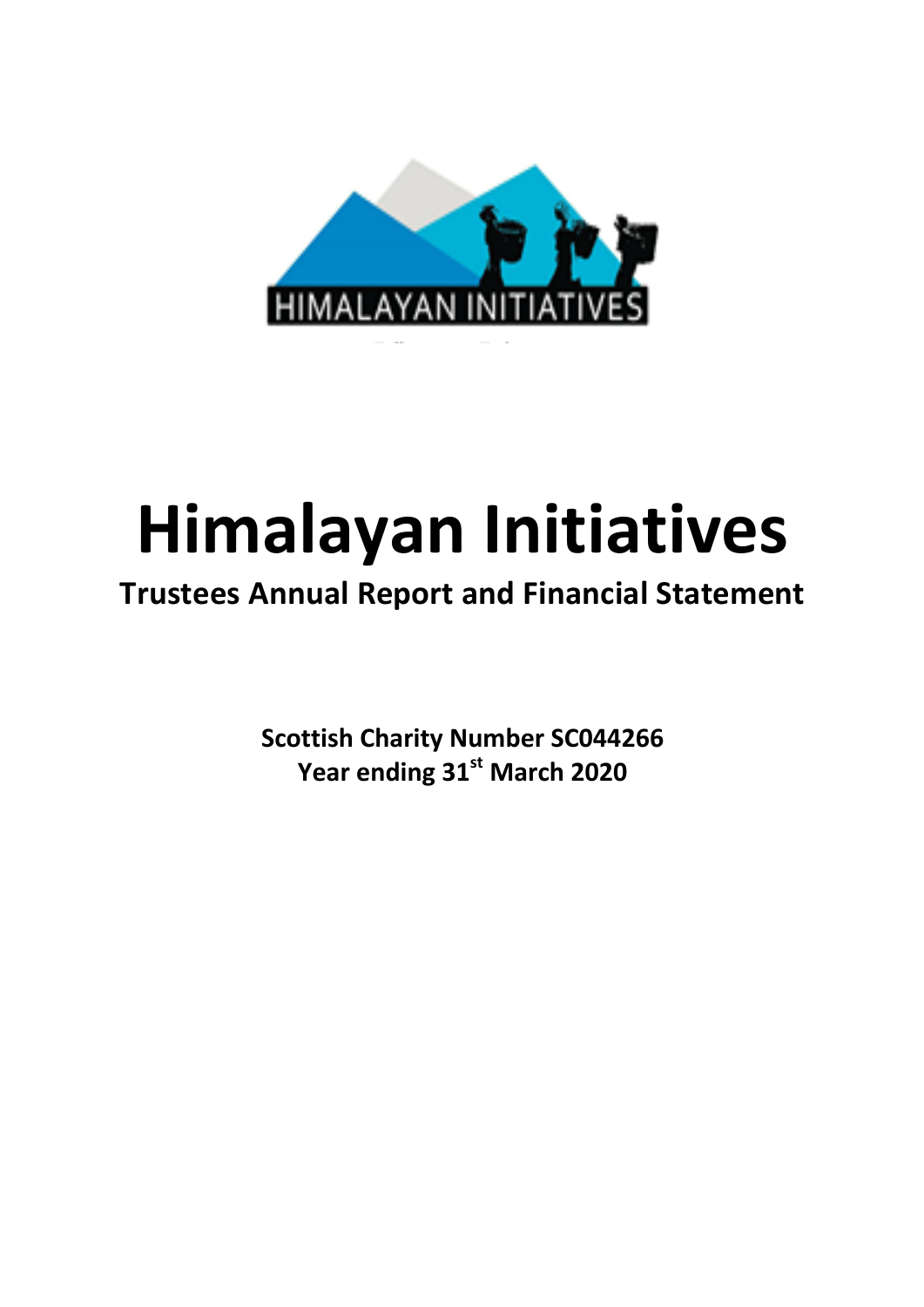Scottish Charity Number SC044266 Year ending 31<sup>st</sup> March 2020

**Trustees Annual Report Charity's principal contact and address Jane Lockyer** Cluny Victoria Road Huntly Aberdeenshire AB54 8AH

#### **Trustees**

| Jane Lockyer    | Chairperson              |
|-----------------|--------------------------|
| Rob Mackay      | Secretary up to 29/09/19 |
| Carole-Ann Duff | Secretary from 29/09/19  |
| Debbie Haefner  | Treasurer                |
| David Easton    |                          |

#### **Independent Examiner**

Ann Traill ACIE Voluntary Action in Badenoch and Strathspey The Town House The Square Grantown on Spey PH36 3HF

#### **Governing Document**

Himalayan Initiatives is a charitable unincorporated association. It was founded by Dr David Easton and Dr Jane Lockyer. It is governed by its constitution.

#### **Recruitment policy**

All positions on the management committee are elected annually at the AGM. If the post of any officer or committee member falls vacant after the AGM the committee has the power to fill the vacancy.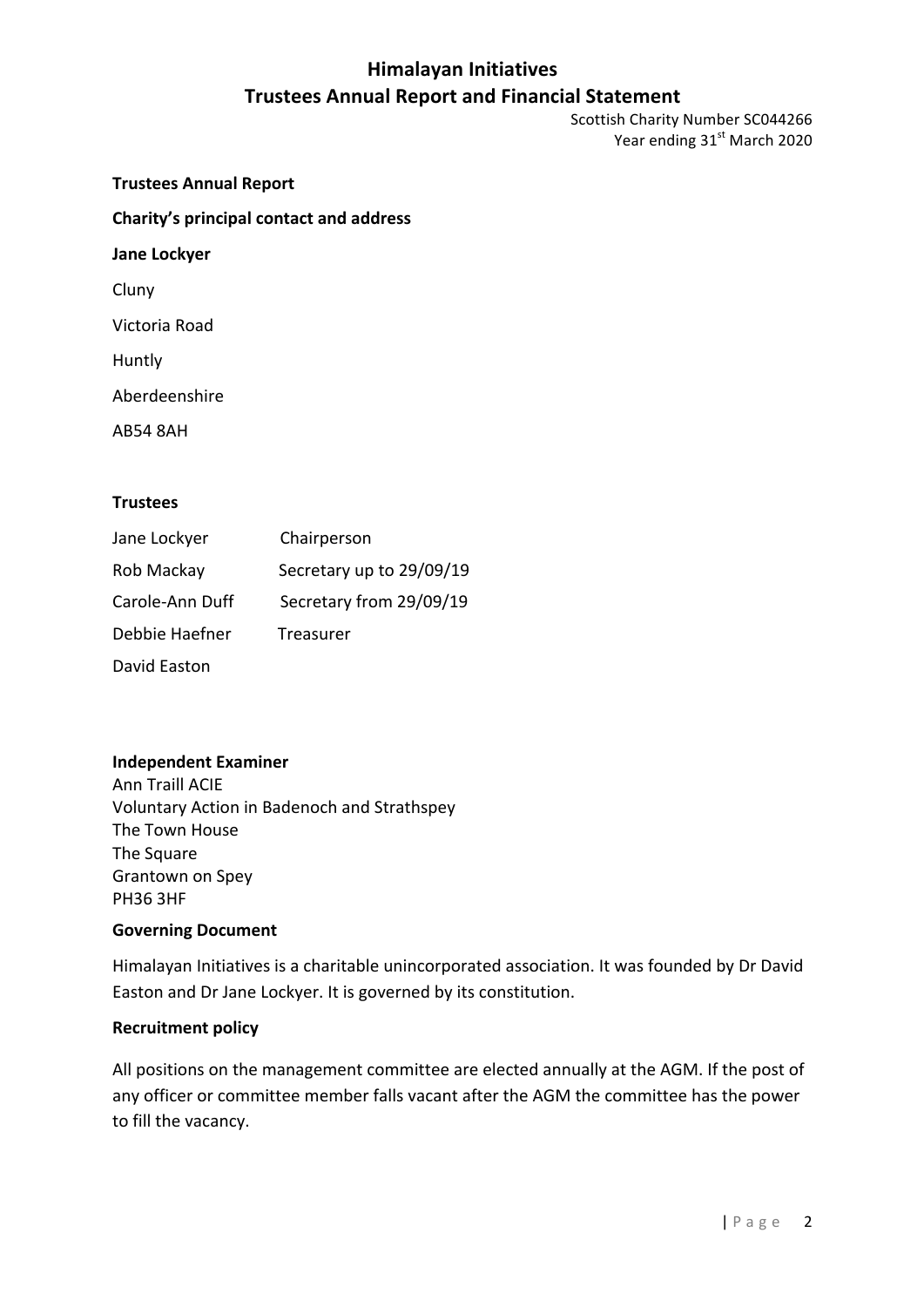Scottish Charity Number SC044266 Year ending 31<sup>st</sup> March 2020

#### **Trustees Annual report cont.**

#### **Charitable purpose**

Himalayan Initiatives works with others to help communities identify and implement sustainable development initiatives that aim to improve community wellbeing, resilience and self-determination. In Nepal, or as decided otherwise by the committee, to assist in, promote or encourage:

- a) the advancement of citizenship or community development
- b) The advancement of environmental protection or improvement
- c) The advancement of education
- d) The advancement of health
- e) The prevention or relief of poverty

#### **Activities and Achievements**

Himalayan Initiatives continues to work in close partnership with Nepal NGO Community Building for Sustainable Development to support disadvantaged communities in Northeast Nepal. This year our focus is primarily on the villages of Nele and Jhareni and their surrounding areas in Lower Solu Khumbu. Due to logistical difficulties we are no longer involved in the village of Mammerku. In response to CBSD's assessment of the wishes and needs of local people and as a result of feedback from our board members visiting the villages, we continue to provide support for schools and for our improved metal cooking stove project.

This year Ajambari Primary School in Jhareni has benefitted from the distribution of school uniforms and stationery to 25 pupils and 10 of the nursery pupils have had their classroom refurbished. Stationery has also been distributed at Rukura School Nele which has 38 pupils. In each school funding to support employment of a teacher has been provided as in previous years.

It had been hoped to provide a further tranche of cooking stoves in October 2019, this time for the village of Mukli near Nele. Unfortunately delays in trying to access the 30% Nepal Government subsidy meant this had to be postponed and the subsequent Covid situation has put paid to hopes of distributing stoves in 2020. We intend to resume this project in 2021 if possible.

A very successful Charity trek to Pikey Peak, Dudh Kunda and Nele was undertaken by 6 participants in October and we had supporters take part in both the Aberdeen and Edinburgh Kiltwalks. Where possible sponsorship and donations have been accepted through the Kiltwalks allowing us to benefit from the generous 40% uplift from the Hunter Foundation. We are greatly appreciative of the Hunter Foundation, all involved in the organising the Kiltwalks and of course all our Kiltwalk and trek participants and many kind donors.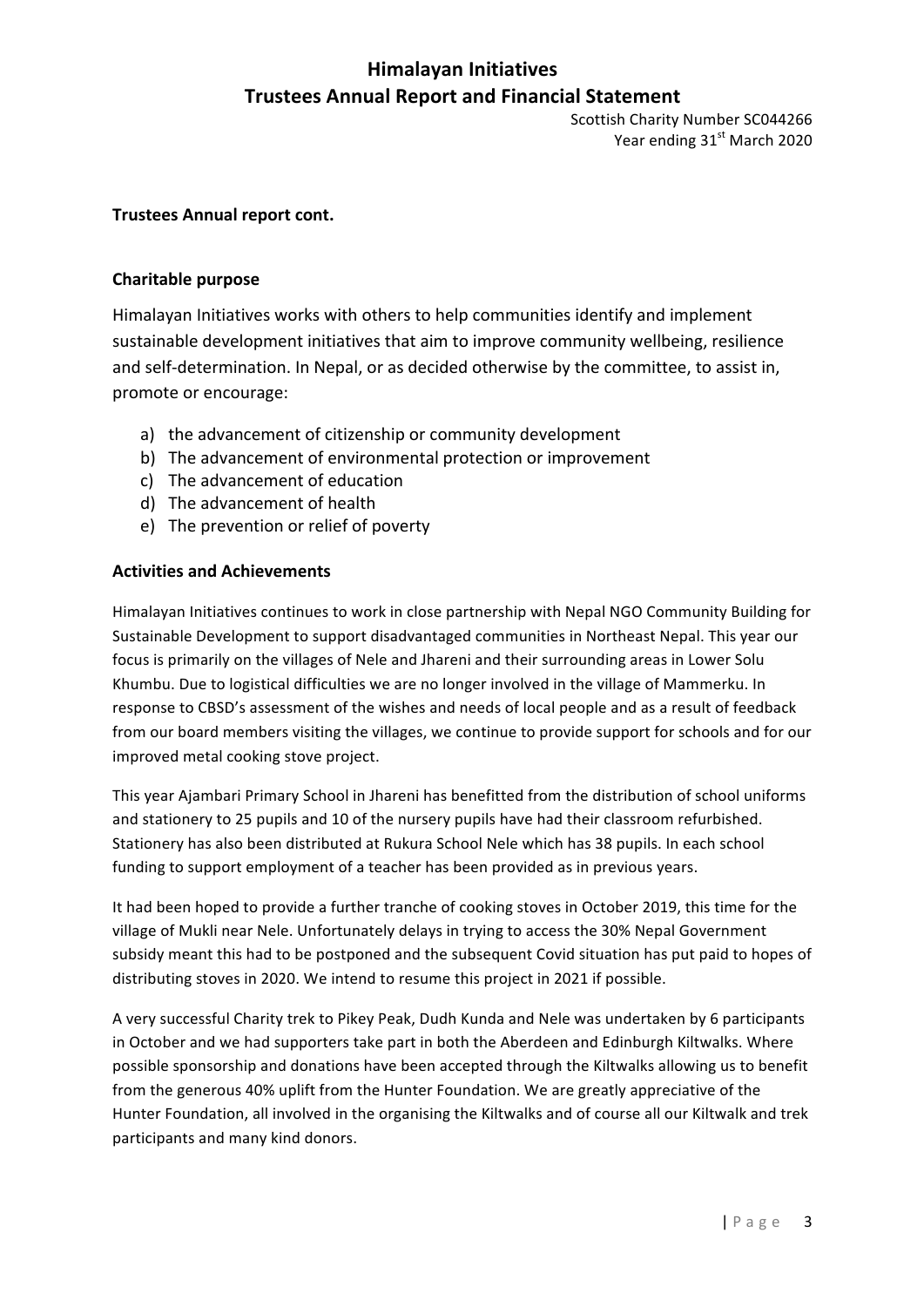Scottish Charity Number SC044266 Year ending 31<sup>st</sup> March 2020

The on going Covid pandemic presents immense challenges across the globe. We are informed that the rural areas where we work in Nepal have so far been largely unaffected. However the longerterm impact of the virus both directly on these communities and importantly as a result of its impact on the wider national and global economy is of concern. Meantime, at home, our ability to successfully fundraise has been greatly curtailed. We will be reviewing how best to meet these challenges and greatly value our partnership working with CBSD who help us to keep abreast of the situation in Nepal.

#### **Financial Review**

In this financial year income exceeded expenditure by £3892 and the closing balance of £9835 means the charity is in a good position to continue its work.

#### **Restricted funds**

There were no restricted funds at the start of the financial year and none were received during the year.

#### **Reserve policy**

The trustees consider that the general unrestricted fund of £9835 will be sufficient to allow them to continue to operate.

**Approved by the board of Trustees on…………………………………. and signed on its behalf**

**………………………………………… Chairperson**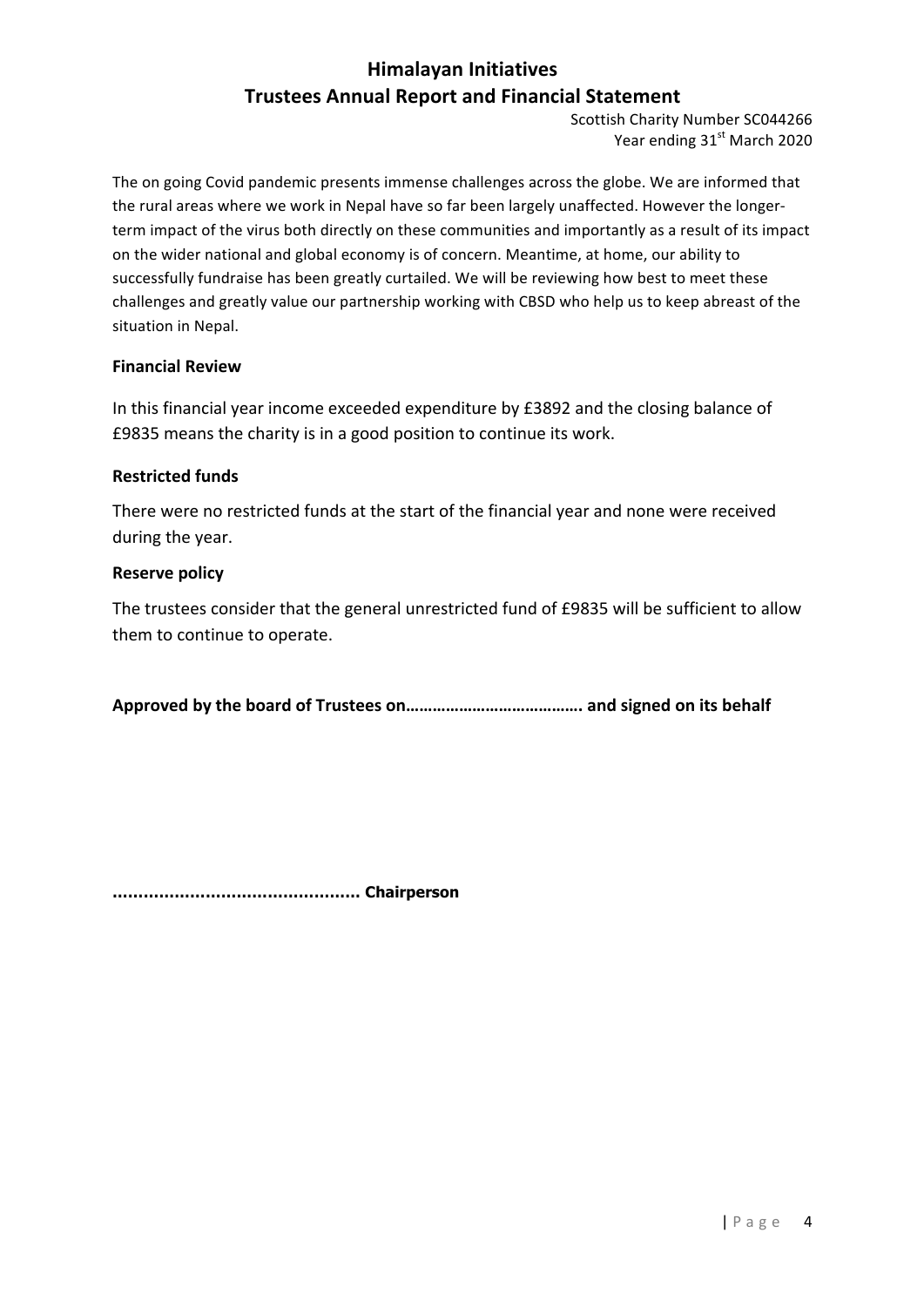Scottish Charity Number SC044266 Year ending  $31<sup>st</sup>$  March 2020

#### **Receipts and Payments Account**

**Year ended 31st March 2020**

| <b>Receipts</b>            | <b>Unrestricted</b> | <b>Restricted</b> | <b>Totals</b><br>2020 | <b>Totals</b><br>2019 |
|----------------------------|---------------------|-------------------|-----------------------|-----------------------|
| <b>Donations</b><br>note 1 | 10764               |                   | 10764                 | 9918                  |
| Legacies                   |                     |                   |                       |                       |
| Grants                     |                     |                   |                       |                       |
| Fundraising<br>note 2      | 654                 |                   | 654                   | 1093                  |
| Investment                 |                     |                   |                       | 3                     |
|                            |                     |                   |                       |                       |
|                            |                     |                   |                       |                       |
|                            |                     |                   |                       |                       |
| <b>Total Receipts</b>      | 11419               |                   | 11419                 | 11014                 |

| <b>Payments</b>                 | <b>Unrestricted</b> | <b>Restricted</b> | <b>Totals</b><br>2020 | <b>Totals</b><br>2019 |
|---------------------------------|---------------------|-------------------|-----------------------|-----------------------|
| Fundraising                     | 59                  |                   | 59                    | 10                    |
| <b>Gross Trading</b>            |                     |                   | 0                     |                       |
| Investment costs                |                     |                   |                       |                       |
| Payments relating to charitable |                     |                   |                       |                       |
| activities                      | 6850                |                   | 6850                  | 18600                 |
| <b>Grants/Donations</b>         |                     |                   |                       |                       |
| Other (bank charges)            | 100                 |                   | 100                   | 100                   |
| Insurance                       | 443                 |                   | 443                   | 429                   |
| Governance (Independent Exam)   | 75                  |                   | 75                    | 75                    |
|                                 |                     |                   |                       |                       |
| <b>Total Expenditure</b>        | 7527                |                   | 7527                  | 19214                 |
|                                 |                     |                   |                       |                       |
| <b>Net surplus/deficit</b>      | 3892                |                   | 3892                  | (8200)                |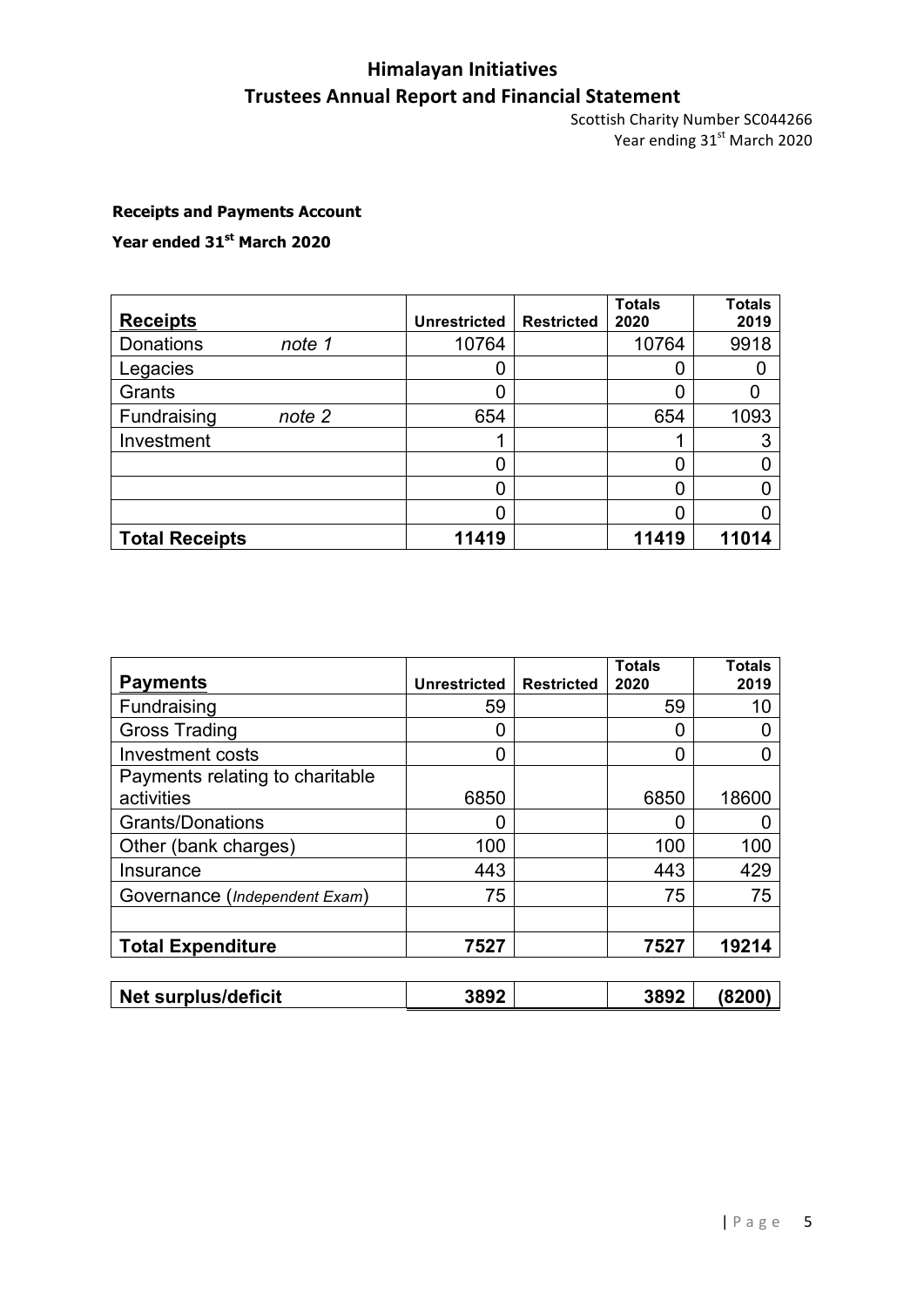Scottish Charity Number SC044266 Year ending 31<sup>st</sup> March 2020

#### **Statement of Balances as at 31st March 2020**

| <b>Statement of Balances</b> | <b>Unrestricted</b> | <b>Restricted</b> | <b>Totals</b><br>2020 | <b>Totals</b><br>2019 |
|------------------------------|---------------------|-------------------|-----------------------|-----------------------|
| Cash at bank at start        |                     |                   |                       |                       |
| of year                      | 5943                |                   | 5943                  | 14143                 |
| Surplus/deficit for the      |                     |                   |                       |                       |
| vear                         | 3892                |                   | 3892                  | (8200)                |
| <b>Total Receipts</b>        | 9835                |                   | 9835                  | 5943                  |

#### **Liabilities**

VABs Independent examination payment due Dec 2020

#### **Assets**

The organisation has funds underspent in Nepal which are designated for use

in the coming year £979

#### **Notes to the accounts**

*Note 1* Donations have been received from a number of sources including:

Aberdeen & Edinburgh Kiltwalks, Ama Mundi handicraft sales, Cluny Christmas Open House, October Charity trek in Nepal.

**Note 2** The main fundraising event was the Pancake Tea in August.

*Note* 3 No trustees have received remunerations in this financial year other than out of pocket expenses.

**Approved by the board of Trustees on…………………………………. and signed on its behalf**

**…………………………………….. Treasurer**